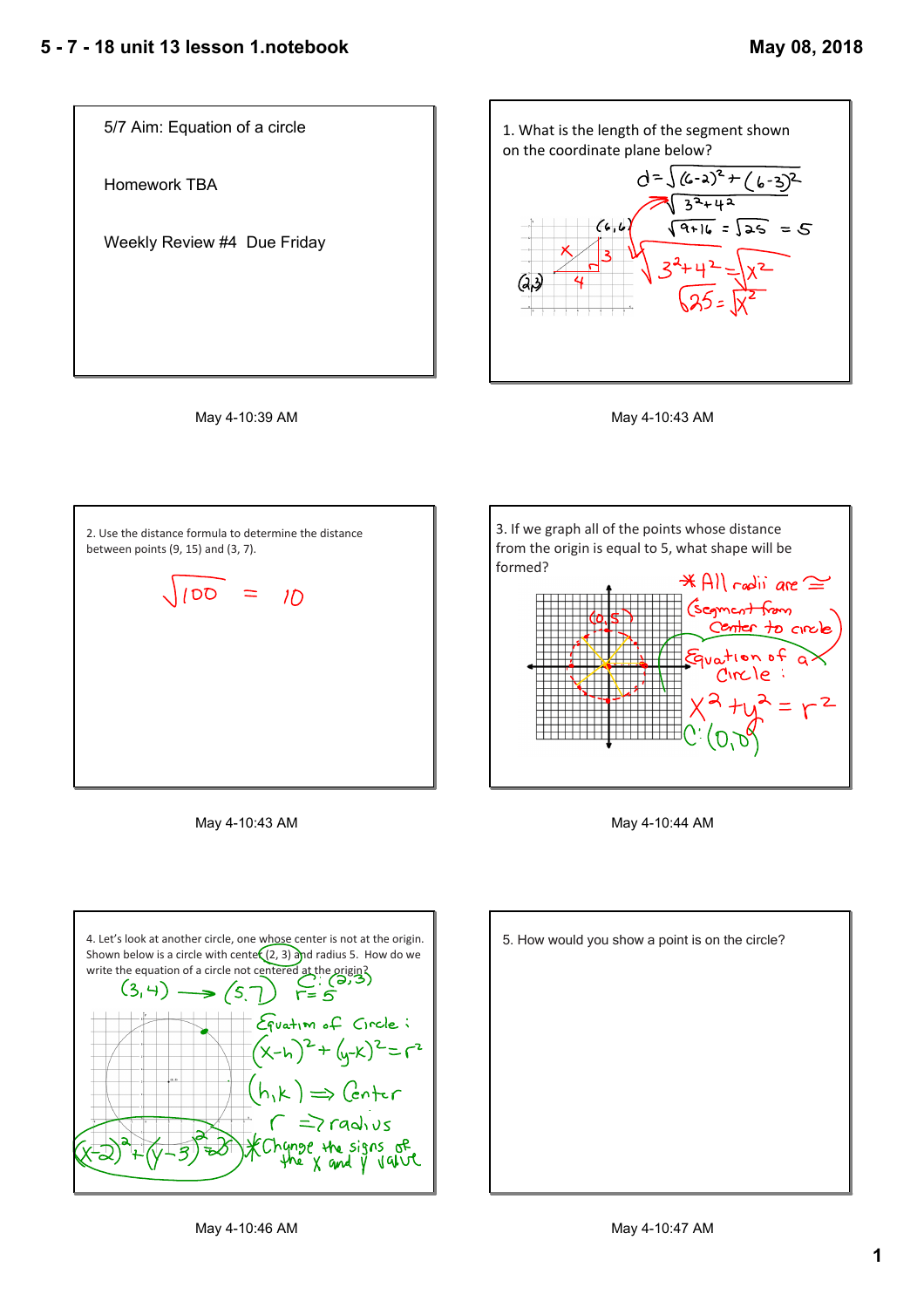

















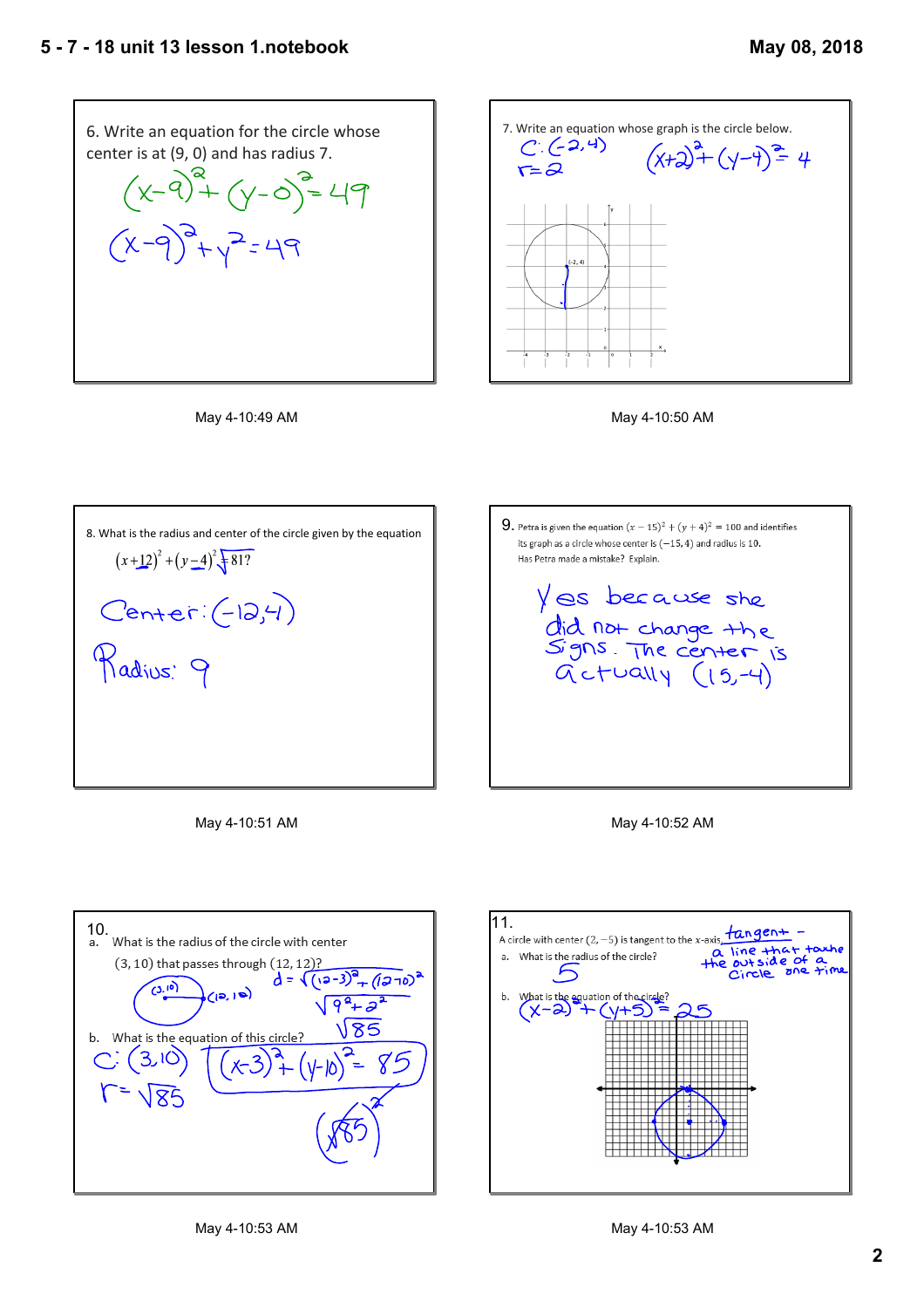











May 8-11:18 AM May 8-11:32 AM

#### **Completing the square to solve a quadratic equation**

1. Check for GCF

- 2. Make sure "a" term is 1 if not use must divide all terms by "a"
- 3. Move the constant to the right side of the equation
- 4. Pick out and write down the "b" term
- 5. Write down (b/2)
- 6. Write down  $(b/2)^2$
- 7. Open one set of parenthesis
- 8. Place an x and (b/2) inside and square the whole ( )
- 9. On the right side of the equation by the constant add the  $(b/2)^2$  term 10. Take the square root of both sides, making sure to place a
- + in front of the radical on the right hand side

11. Solve for x.

**Completing the square to find the center and radius of a circle.** Rearrange the terms so that x's are together and y's are together Make sure the "a" term is 1 for both x and y COMPLETE THE SQUARE TWICE. PICK OUT YOUR CENTER AND RADIUS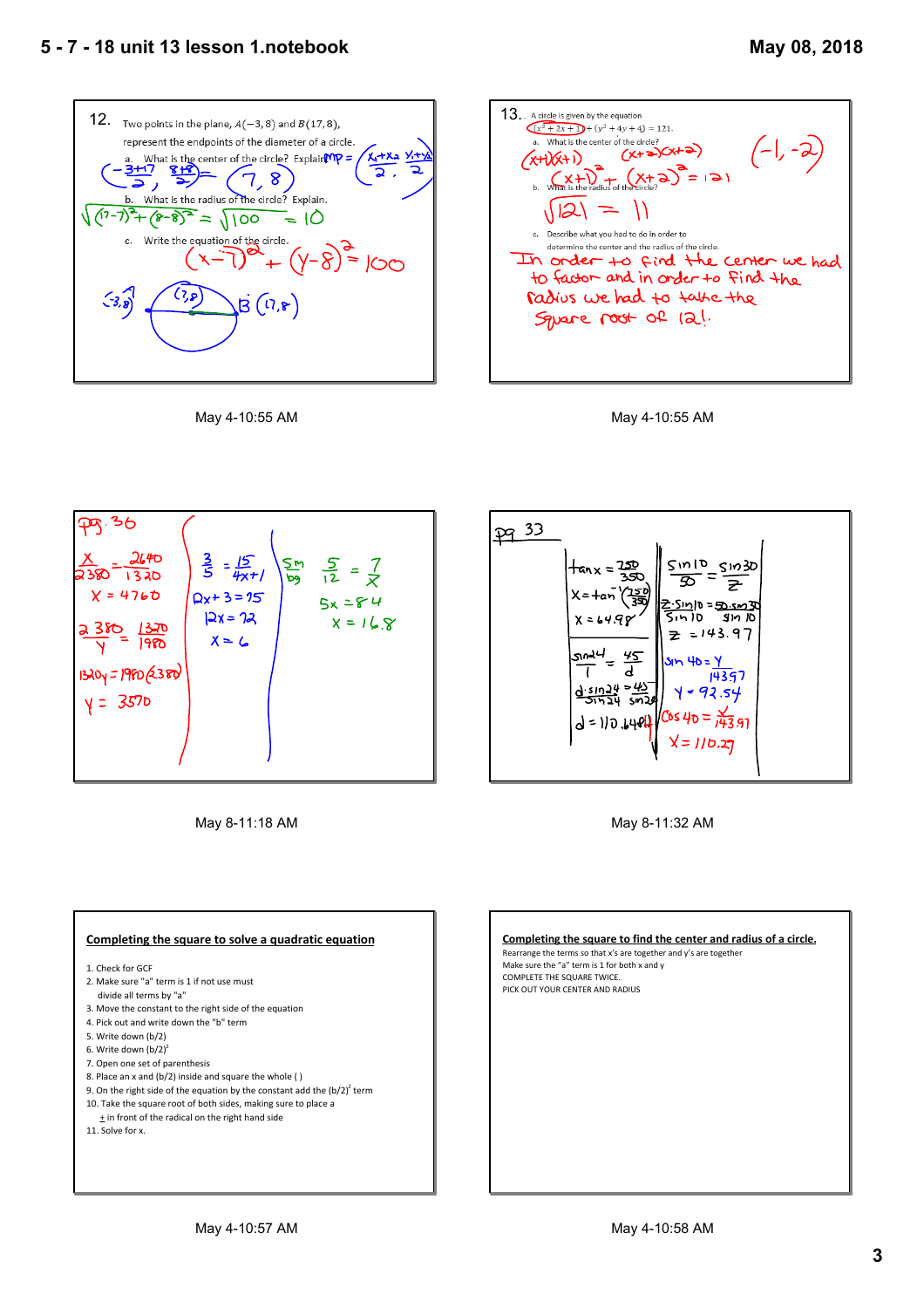| 1) $p^2 + 14p - 38 = 0$ | 2) $v^2 + 6v - 59 = 0$ |
|-------------------------|------------------------|
|                         |                        |
|                         |                        |
|                         |                        |
|                         |                        |
|                         |                        |
|                         |                        |

| 3) $a^2 + 14a - 51 = 0$ | 4) $x^2 - 12x + 11 = 0$ |
|-------------------------|-------------------------|
|                         |                         |
|                         |                         |
|                         |                         |
|                         |                         |
|                         |                         |



 $7)x^2 + y^2 + 14x + 12y + 76 = 0$ 8)  $x^2 + y^2 + 20y - 10x + 61 = 0$ 5)  $x^2 + 6x + 8 = 0$ 6)  $n^2 - 2n - 3 = 0$ 

May 4-10:58 AM May 4-10:58 AM

 $9)x^{2} + y^{2} + 14x - 8y + 29 = 0$ 10)  $4y + y^2 = -28x - 191$ 

| $11)x^2 + 2x + y^2 + 10y - 1 = 0$ | 12) $x^2 - 8x + y^2 - 4y + 3 = 0$ |
|-----------------------------------|-----------------------------------|
|                                   |                                   |
|                                   |                                   |
|                                   |                                   |
|                                   |                                   |
|                                   |                                   |
|                                   |                                   |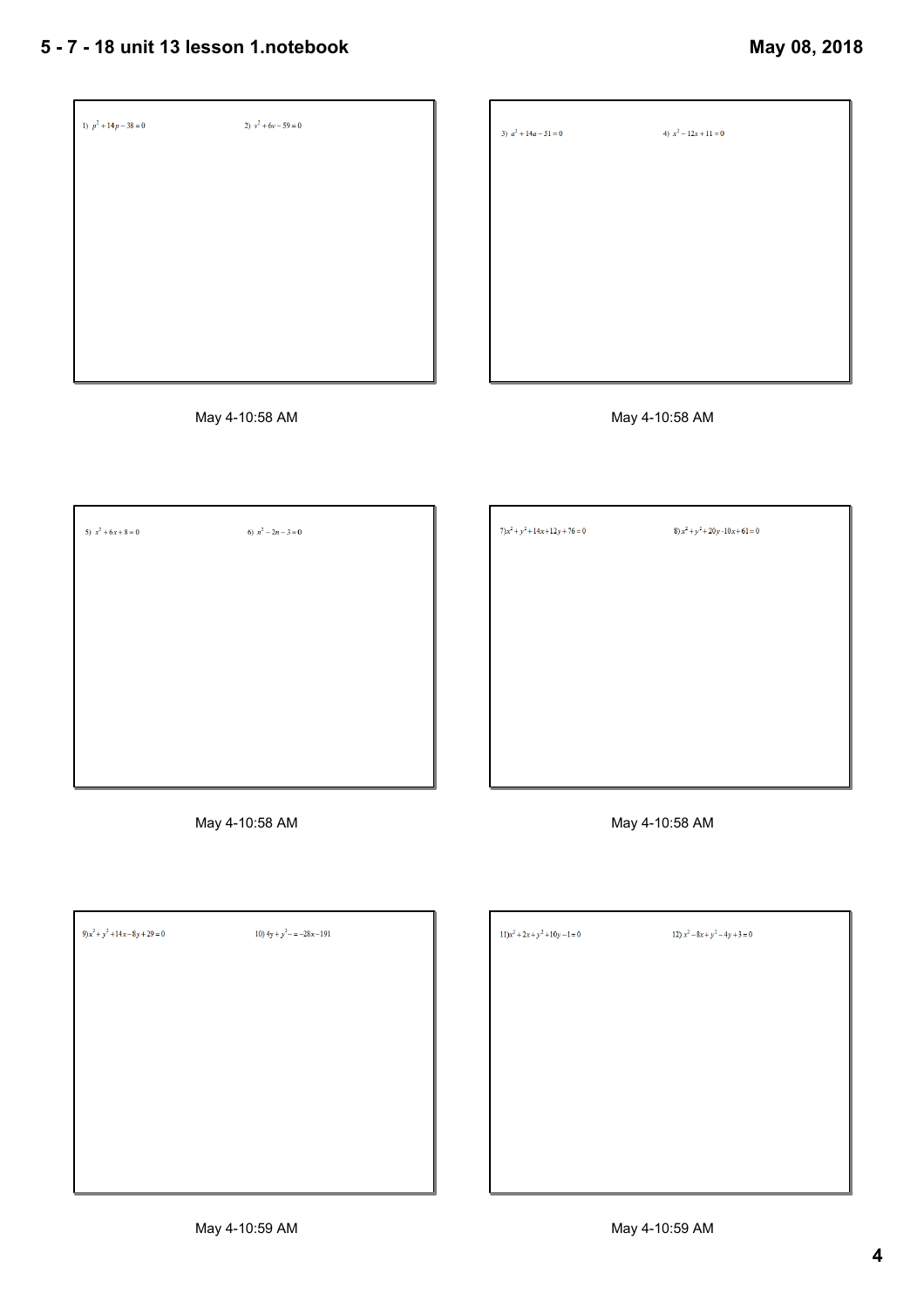# **5 7 18 unit 13 lesson 1.notebook**

# **May 08, 2018**

| $13)2x^2-8x+2y^2+12y+14=0$ | 14) $4x^2 + 4y^2 + 16x - 32y = 20$ |
|----------------------------|------------------------------------|
|                            |                                    |
|                            |                                    |
|                            |                                    |
|                            |                                    |
|                            |                                    |
|                            |                                    |
|                            |                                    |
|                            |                                    |

| $15)5y^2 - 25x + 30y = 75 - 5x^2$ | 16) $x^2 - 58 = 4y - y^2$ |
|-----------------------------------|---------------------------|
|                                   |                           |
|                                   |                           |
|                                   |                           |
|                                   |                           |
|                                   |                           |



| <b>Lesson Summary</b>                                                                                                               | <b>Problem Set</b><br>12. Write the equation for a circle with center |
|-------------------------------------------------------------------------------------------------------------------------------------|-----------------------------------------------------------------------|
| $(x-h)^2 + (y-h)^2 = r^2$ is the center-radius form of the general equation for<br>any circle with radius $r$ and center $(h, k)$ . | $\left(\frac{1}{2},\frac{3}{7}\right)$ and radius $\sqrt{13}$ .       |
|                                                                                                                                     |                                                                       |
|                                                                                                                                     |                                                                       |
|                                                                                                                                     |                                                                       |
|                                                                                                                                     |                                                                       |
|                                                                                                                                     |                                                                       |
| May 4-11:00 AM                                                                                                                      | May 4-11:00 AM                                                        |

| 13. What is the center and radius of the circle given<br>by the equation $x^2 + (y - 11)^2 = 144$ ? |
|-----------------------------------------------------------------------------------------------------|
|                                                                                                     |
|                                                                                                     |
|                                                                                                     |
|                                                                                                     |
|                                                                                                     |

| Which of the following points are on the circle? |  |
|--------------------------------------------------|--|
| a. $(0, 10)$                                     |  |
| b. $(-8, 6)$                                     |  |
| c. $(-10,-10)$                                   |  |
| d. $(45, 55)$                                    |  |
| e. $(-10, 0)$                                    |  |
|                                                  |  |
|                                                  |  |
|                                                  |  |
|                                                  |  |
|                                                  |  |
|                                                  |  |
|                                                  |  |
|                                                  |  |
|                                                  |  |
|                                                  |  |
|                                                  |  |
|                                                  |  |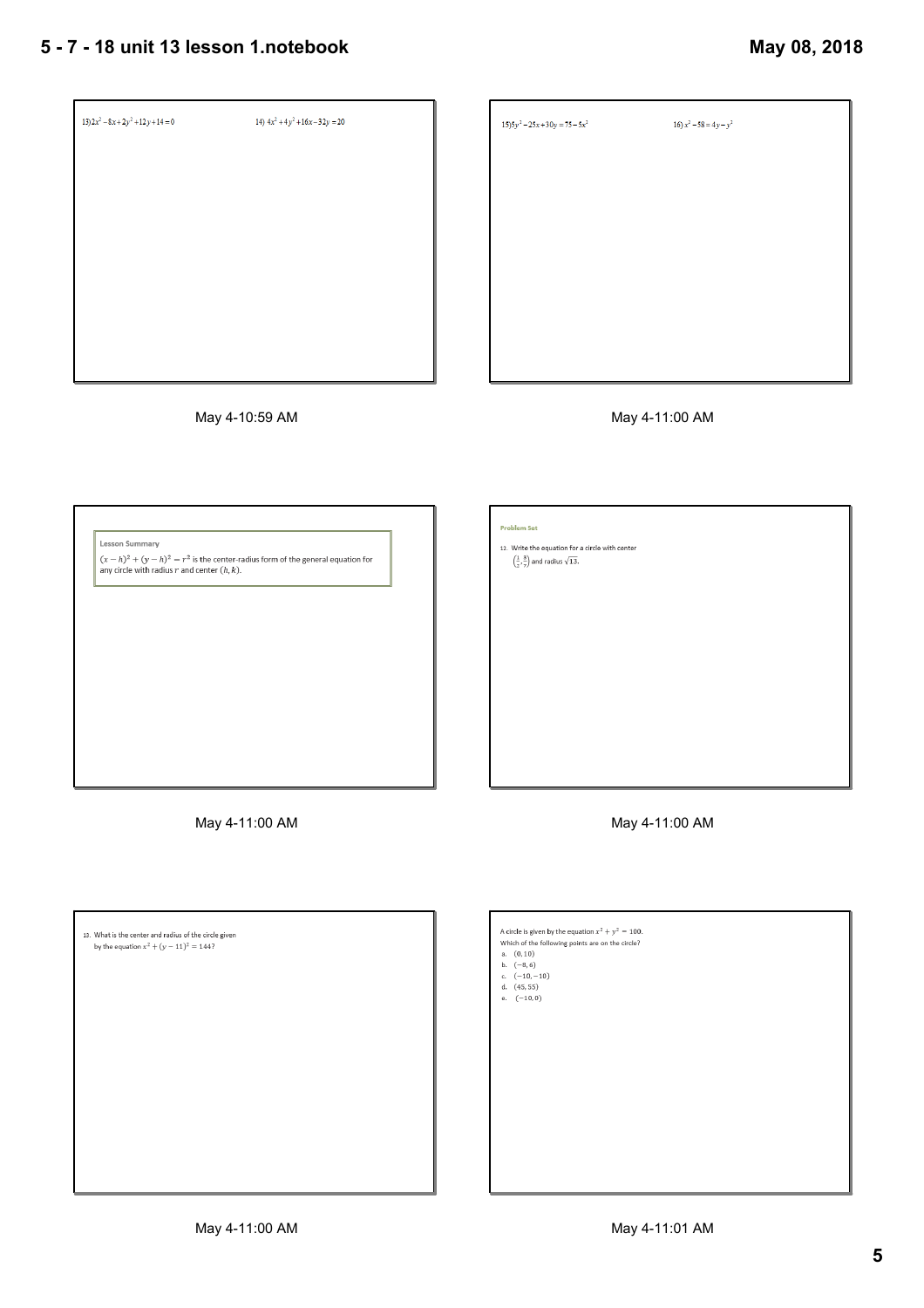### **5 7 18 unit 13 lesson 1.notebook**

# **May 08, 2018**









May 4-11:02 AM



| . Describe the circle given by the equation |  |
|---------------------------------------------|--|
| $(x-7)^2 + (y-8)^2 = 9.$                    |  |
|                                             |  |
|                                             |  |
|                                             |  |
|                                             |  |
|                                             |  |
|                                             |  |
|                                             |  |